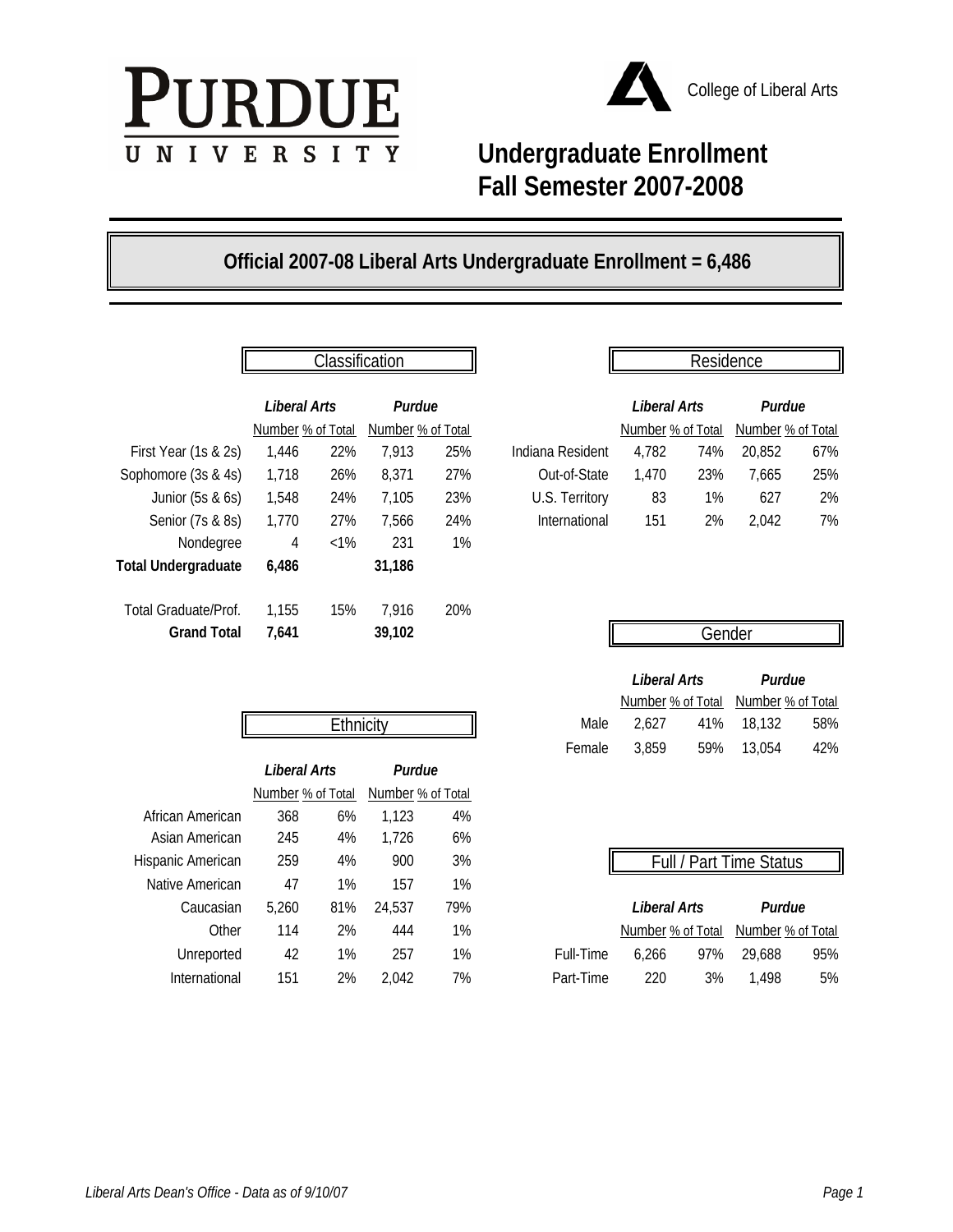

| % Change 2003 2004 2005 2006 2007      |  |  |  |
|----------------------------------------|--|--|--|
| Liberal Arts 0.5% -0.5% 0.7% 2.6% 1.3% |  |  |  |
| Purdue -0.2% -0.3% 0.4% 1.3% -0.3%     |  |  |  |

*\* Note: Economics Majors included prior to 2005*

 $\mathbb{F}$ 



|                          |             | Enrollment by Department by Ethnicity - Fall 2007-08 |                   |                      |                    |                      |          |                  |
|--------------------------|-------------|------------------------------------------------------|-------------------|----------------------|--------------------|----------------------|----------|------------------|
|                          |             |                                                      |                   |                      |                    |                      |          |                  |
| Department               | Dept. Total | African<br>American                                  | Asian<br>American | Hispanic<br>American | Native<br>American | <b>Total Ethnic:</b> | % Ethnic | International    |
| Communication            | 879         | 64                                                   | 26                | 33                   | 3                  | 126                  | 14%      | 24               |
| English                  | 493         | 20                                                   | 15                | 10                   | 5                  | 50                   | 10%      | 4                |
| <b>FLL</b>               | 181         | 13                                                   | 5                 | 14                   |                    | 33                   | 18%      | $\overline{2}$   |
| H&K                      | 672         | 51                                                   | 14                | 21                   | 8                  | 94                   | 14%      | 7                |
| History                  | 288         | 3                                                    | 5                 | 9                    | 2                  | 19                   | 7%       |                  |
| <b>IDIS</b>              | 148         | 17                                                   | 10                | 10                   | 2                  | 39                   | 26%      | $\overline{2}$   |
| Philosophy               | 53          | $\overline{2}$                                       | $\overline{2}$    | 3                    | $\theta$           | 7                    | 13%      | 0                |
| <b>Political Science</b> | 403         | 23                                                   | 16                | 12                   | 5                  | 56                   | 14%      | 9                |
| Psychology               | 885         | 52                                                   | 36                | 46                   | 11                 | 145                  | 16%      | 20               |
| <b>SLHS</b>              | 262         | 8                                                    | 6                 | 7                    | $\mathbf 0$        | 21                   | 8%       | $\boldsymbol{0}$ |
| SOC/ANTH                 | 476         | 38                                                   | 11                | 26                   | $\overline{2}$     | 77                   | 16%      | 5                |
| <b>VPA</b>               | 790         | 34                                                   | 34                | 21                   | 6                  | 95                   | 12%      | 23               |
| Undecided                | 267         | 14                                                   | 10                | 10                   | 1                  | 35                   | 13%      | 17               |
| General Codo             | 689         | 29                                                   | 55                | 37                   | 1                  | 122                  | 18%      | 37               |
| All Liberal Arts         | 6,486       | 368                                                  | 245               | 259                  | 47                 | 919                  | 14%      | 151              |
| All Purdue               | 31,186      | 1,123                                                | 1,726             | 900                  | 157                | 3,906                | 13%      | 2,042            |
| Liberal Arts %           | 21%         | 33%                                                  | 14%               | 29%                  | 30%                | 24%                  |          | 7%               |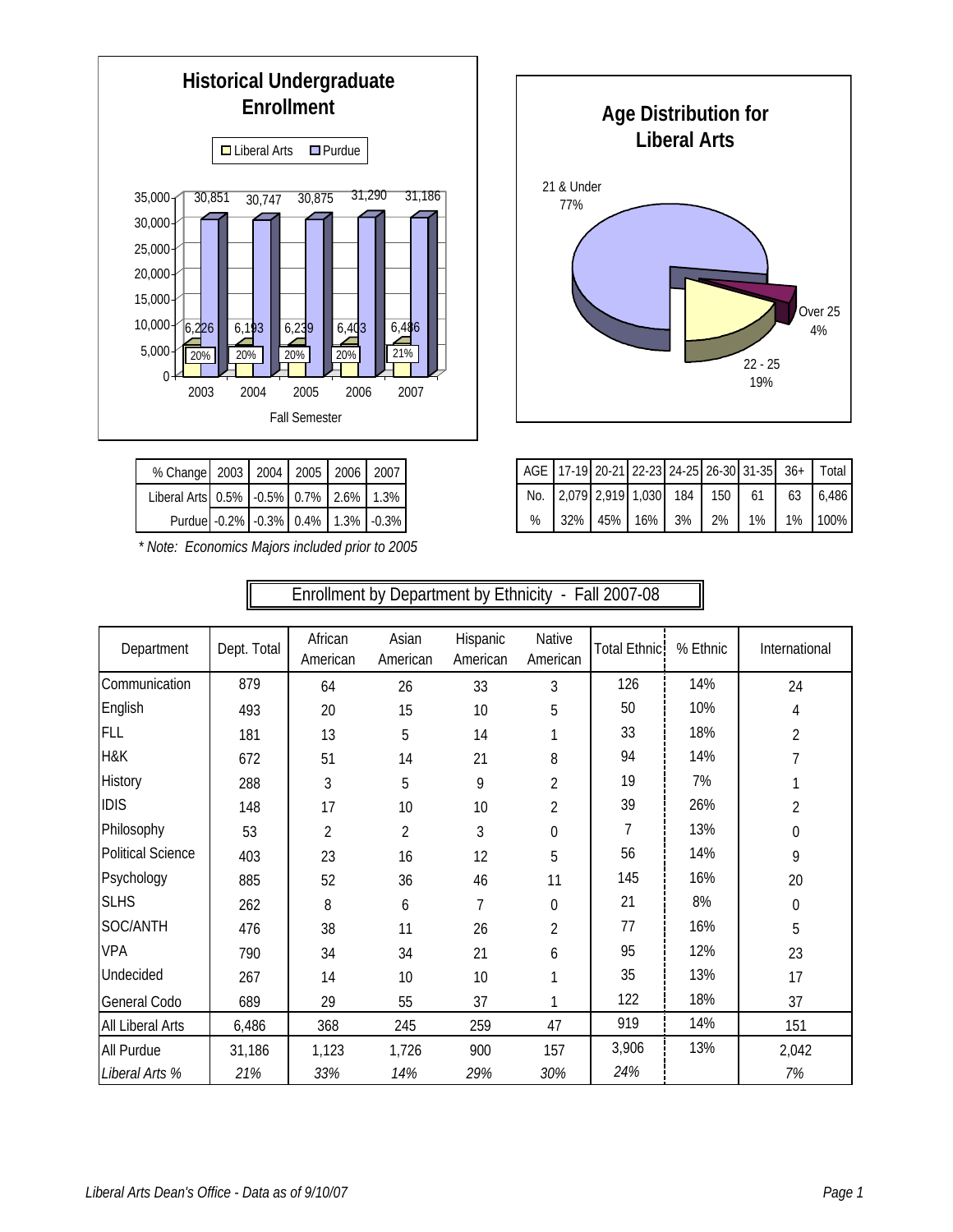Enrollment by Department by Classification -- Fall 2007-08

| Classification           | 00               |    | 01    |     | 02       |     | 03   |     | 04       |     | 05    |     | 06             |     | 07   |     | 08  |     | Total | $%$ of<br>College | Double<br>Maiors* |
|--------------------------|------------------|----|-------|-----|----------|-----|------|-----|----------|-----|-------|-----|----------------|-----|------|-----|-----|-----|-------|-------------------|-------------------|
| Communication            | $\Omega$         | 0% | 136   | 15% | 38       | 4%  | 179  | 20% | 68       | 8%  | 168   | 19% | 77             | 9%  | 173  | 20% | 40  | 5%  | 879   | 14%               | 24                |
| English                  | $\overline{0}$   | 0% | 76    | 15% | 16       | 3%  | 87   | 18% | 27       | 5%  | 101   | 20% | 33             | 7%  | 121  | 25% | 32  | 6%  | 493   | 8%                | 66                |
| FLL                      | 0                | 0% | 24    | 13% | 2        | 1%  | 42   | 23% | 8        | 4%  | 34    | 19% | 12             | 7%  | 52   | 29% | 7   | 4%  | 181   | 3%                | 38                |
| H&K                      | 4                | 1% | 113   | 17% | 36       | 5%  | 104  | 15% | 42       | 6%  | 129   | 19% | 44             | 7%  | 167  | 25% | 33  | 5%  | 672   | 10%               | 103               |
| <b>History</b>           | $\boldsymbol{0}$ | 0% | 34    | 12% |          | 1%  | 58   | 20% | 21       | 7%  | 43    | 15% | 18             | 6%  | 84   | 29% | 28  | 10% | 288   | 4%                | $34\,$            |
| <b>IDIS</b>              | $\boldsymbol{0}$ | 0% | 18    | 12% |          | 5%  | 30   | 20% | 9        | 6%  | 27    | 18% | 12             | 8%  | 38   | 26% |     | 5%  | 148   | 2%                | 67                |
| Philosophy               | $\boldsymbol{0}$ | 0% | 5     | 9%  | $\theta$ | 0%  | 6    | 11% | $\theta$ | 0%  | 13    | 25% |                | 13% | 20   | 38% | 2   | 4%  | 53    | 1%                | 14                |
| <b>Political Science</b> | 0                | 0% | 62    | 15% | 15       | 4%  | 72   | 18% | 24       | 6%  | 61    | 15% | 19             | 5%  | 100  | 25% | 50  | 12% | 403   | 6%                | 41                |
| Psychology               | 0                | 0% | 136   | 15% | 34       | 4%  | 158  | 18% | 57       | 6%  | 162   | 18% | 71             | 8%  | 219  | 25% | 48  | 5%  | 885   | 14%               | 58                |
| <b>SLHS</b>              | $\boldsymbol{0}$ | 0% | 31    | 12% |          | 0%  | 50   | 19% | 14       | 5%  | 64    | 24% |                | 3%  | 71   | 27% | 24  | 9%  | 262   | 4%                | 5                 |
| SOC/ANTH                 | $\boldsymbol{0}$ | 0% | 45    | 9%  | 12       | 3%  | 89   | 19% | 30       | 6%  | 96    | 20% | 37             | 8%  | 104  | 22% | 63  | 13% | 476   | 7%                | 91                |
| <b>VPA</b>               | $\theta$         | 0% | 170   | 22% | 23       | 3%  | 169  | 21% | 35       | 4%  | 113   | 14% | 49             | 6%  | 200  | 25% | 31  | 4%  | 790   | 12%               | 25                |
| Undecided                | $\theta$         | 0% | 161   | 60% | 29       | 11% | 48   | 18% | 12       | 4%  | 4     | 1%  | $\overline{2}$ | 1%  | 11   | 4%  | 0   | 0%  | 267   | 4%                |                   |
| <b>General Codo</b>      | $\Omega$         | 0% | 154   | 22% | 66       | 10% | 203  | 29% | 76       | 11% | 99    | 14% | 46             | 7%  | 45   | 7%  | 0   | 0%  | 689   | 11%               |                   |
| <b>All Liberal Arts</b>  | 4                | 0% | 1,165 | 18% | 281      | 4%  | ,295 | 20% | 423      | 7%  | 1,114 | 17% | 434            | 7%  | ,405 | 22% | 365 | 6%  | 6,486 | 100%              | 566               |

*\* CLA students may declare more than one major.*



*Liberal Arts Dean's Office - Data as of 9/10/07 Page 1*